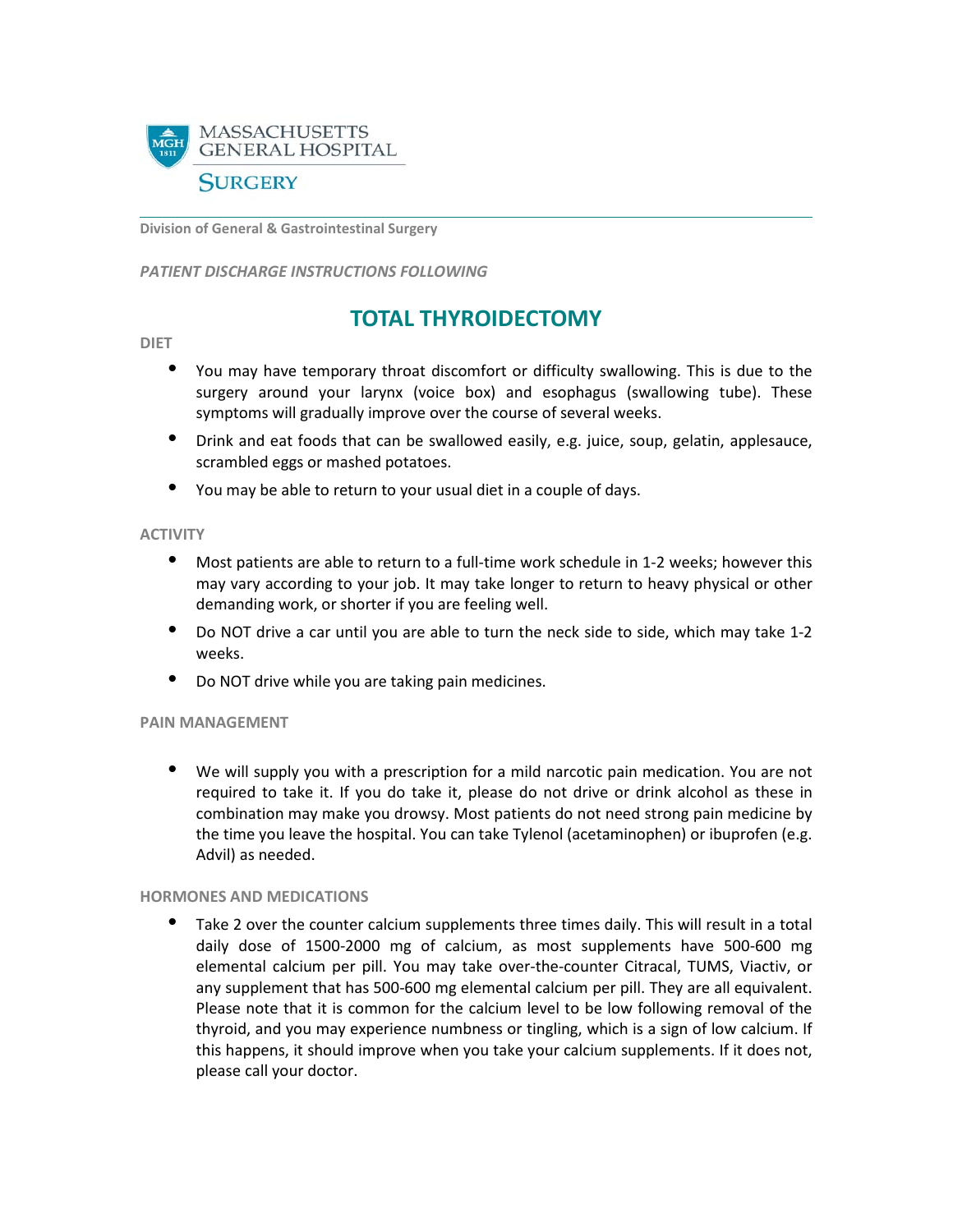- Take your thyroid hormone (e.g. Synthroid, Levoxyl, Cytomel) as prescribed when you go home. These medications are identical to the hormone made by the thyroid. Calcium and thyroid hormone should be taken 1-2 hours apart. Thyroid medication should be taken on an empty stomach.
- Please resume your pre-hospital medications. You should follow-up with your primary care physician regarding new prescriptions and refills.

#### **INCISION CARE**

- Please leave the Steri-strips in place on your incision and allow them to fall off on their own. If they have not fallen off in 10-14 days, you may remove them yourself.
- You may shower 48 hours after surgery but please do not swim or soak in a tub for at least 2 weeks. After you are done showering, just pat your incision dry. If it is draining clear fluid, you can cover it with a dry dressing (such as gauze). Do NOT scrub with soap or washcloth for the first 10 days.
- Mild swelling at the incision site will go away in 4-6 weeks. The pink line will slowly fade to white during the next 6-12 months.
- Use a sunscreen (SPF#30 or higher) or wear a scarf for protection if in the sun for the first 6 months to a year as the sun can darken your scar.
- You may begin to use a moisturizing cream with vitamin E along the incision after 2 weeks.

#### **COMMON PROBLEMS**

- Numbness of the skin under the chin or above the incision is normal and should go away in a few weeks.
- You may feel a lump or pressure in your throat sensation when swallowing for a few days.
- Your incision may feel itchy while it heals. Avoid rubbing or scratching if possible.
- You may feel neck stiffness, tightness, a pulling feeling, mild aching chest discomfort, headache, ear pain or congestion. Take a mild pain medicine such as *Tylenol* or *Advil*. Put heat on the area using a hot water bottle, heating pad or warm shower.
- Some people prefer to sleep with an extra pillow for the first few days after the surgery, this helps keep swelling around your incision to a minimum.
- Your voice may be hoarse or weak. Pitch or tone may change. You may have difficulty singing. This usually goes back to normal over 6 weeks to 6 months.
- After surgery, you may notice a change in your mood, emotional ups and downs, depression, irritability or fatigue and weakness. These changes will get better as time passes.
- You do not need to be at bed rest, being active is normally well tolerated within reason.